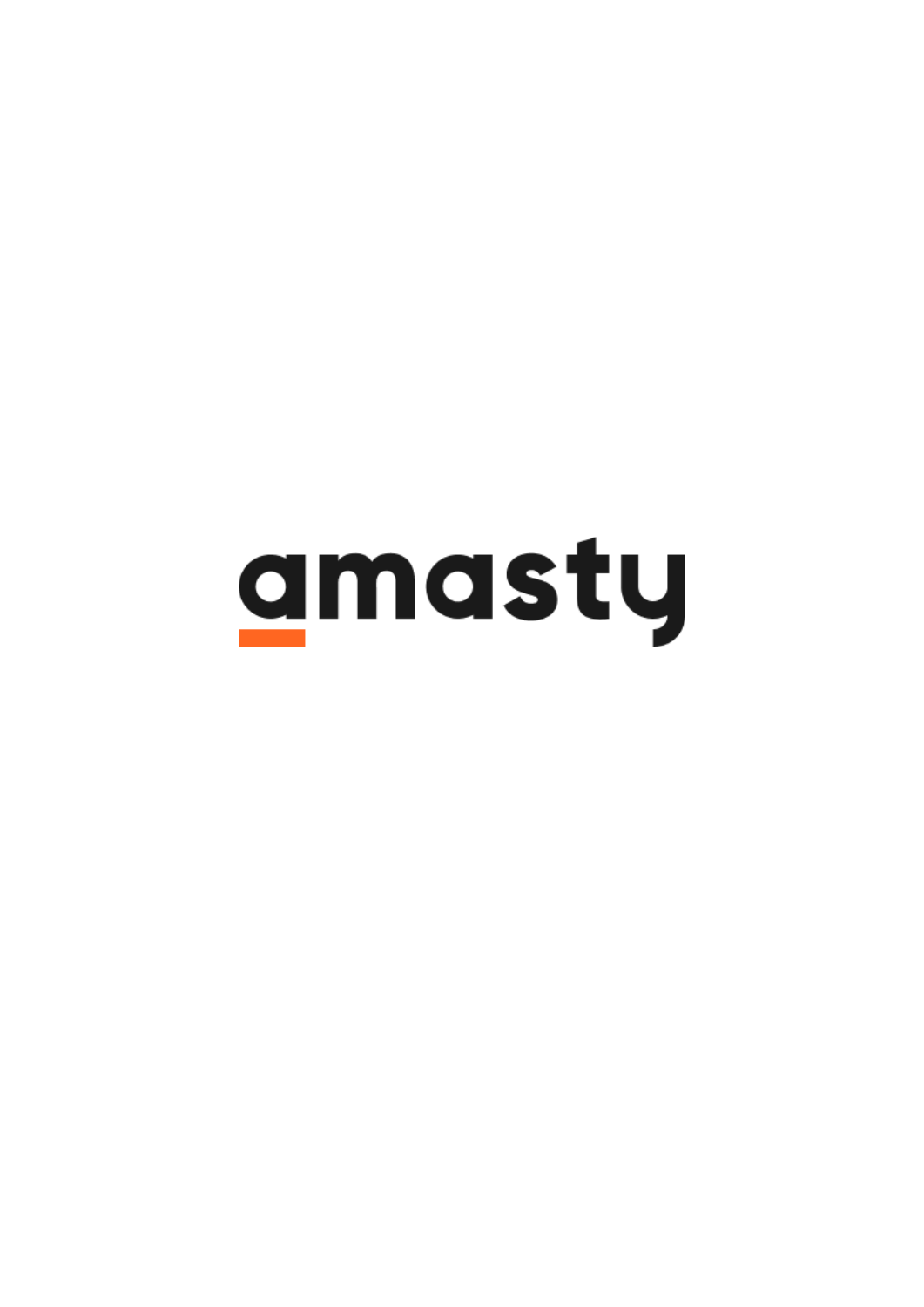For more details see how the [Mass Order Actions](https://mass-order-actions-m2.magento-demo.amasty.com/admin/sales/order/) extension works.

# **Guide for Mass Order Actions for Magento 2**

Add new functionality to the default Magento 2 order grid. Save times on routine actions like sending invoices, submitting shipments and editing tracking numbers by doing that right on the the grid,

- Ship orders right from the order grid
- Create invoices and and edit tracking numbers on the grid
- Quickly modify order statuses
- Apply actions to multiple orders
- Utilize combinations of actions

## **Extension Configuration**

To configure the general extension settings please go to **Stores → Configuration → Amasty Extensions → Mass Order Actions** and expand the **General** section.

General

| <b>Enabled Actions</b> | Invoice<br>Invoice > Ship<br>Ship<br>Change Status |
|------------------------|----------------------------------------------------|
|                        |                                                    |

Press CTRL+ left mouse button to select multiple values. To use "Update Order Attributes" action please install Amasty Order Attributes extension v2.2.0 or higher

**Enabled Actions** — select actions that will be available on the Order grid.

[In the](https://amasty.com/docs/lib/exe/fetch.php?media=magento_2:mass-order-actions:mass-order-actions-m2-invoice.png) **Invoice Action** section you can: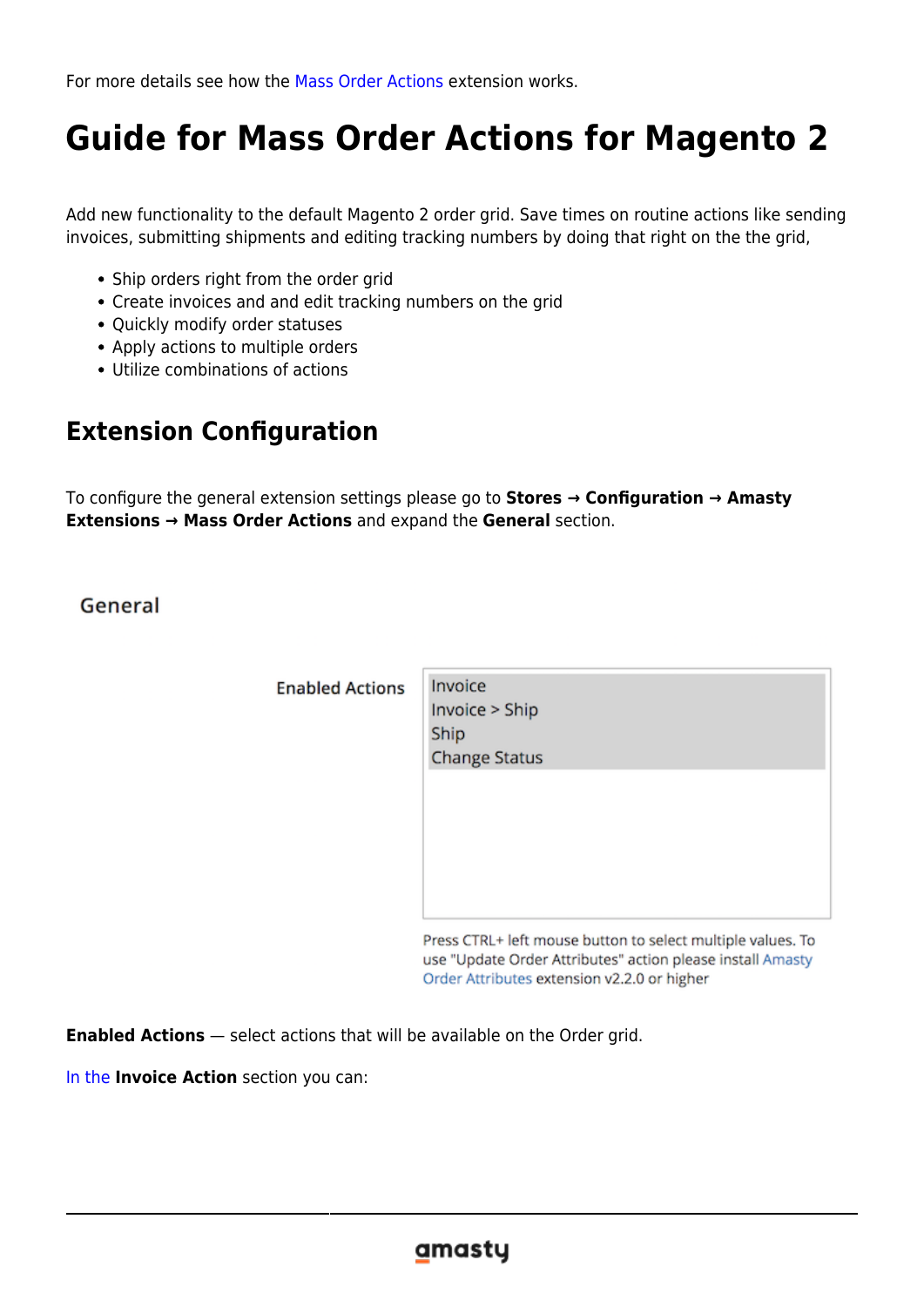| <b>Assign Status</b><br>[global]           | Magento Default                                   |  |
|--------------------------------------------|---------------------------------------------------|--|
|                                            |                                                   |  |
| <b>Print Invoices</b><br>[global]          | No                                                |  |
|                                            |                                                   |  |
| Requested Payment Capture Case<br>[global] | Do not request Capture Case                       |  |
|                                            | Default Payment Capture Case for Invoicing Orders |  |

**Assign Status** — specify the status that will be assigned to an order automatically once the action is applied;

**Print Invoices** — enable this option to allow printing invoices.

**Requested Payment Capture Case** — if your payment method auto-generates invoices, but you receive money after order placement, you should disable auto invoicing by choosing **'Do not request Capture Case'**. Select **'Capture Offline'** to create invoices manually or **'Capture Online'** to connect the bank and reserve the amount needed for purchase from customers' card.

Next, proceed to the **Ship Action** section:

#### **Ship Action**

| <b>Assign Status</b>                           | Magento Default<br>▼                                                          |
|------------------------------------------------|-------------------------------------------------------------------------------|
| <b>Default Carrier</b>                         | Custom<br>$\overline{\mathbf{v}}$<br>Will be pre-selected at the orders grid. |
| Default Title for Custom Carrier               | V-Day Present                                                                 |
| Show Custom Carrier Title at the Order<br>Grid | Yes<br>┳                                                                      |

**Assign Status** — select a status that will be selected by default;

**Default Carrier** — choose the shipping carrier that will be selected by default. You can also choose a custom carrier. If you pick a 'Do not need a tracking info' option, the box for tracking information will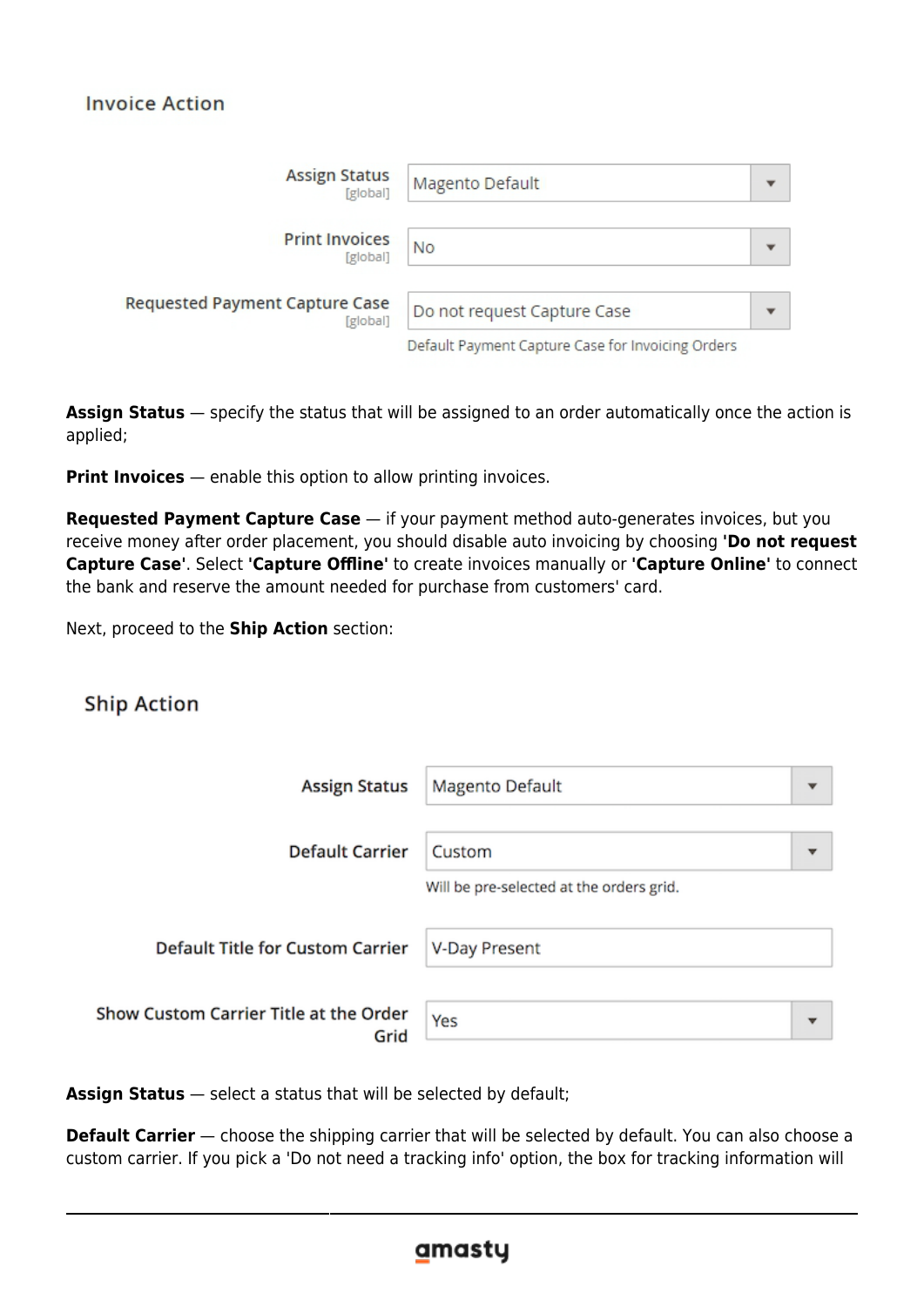be removed from the grid;

**Default Title for Custom Carrier** — specify the default title for a custom carrier;

**Show Custom Carrier Title at the Order Grid** — if the option is set to **No** the default title will be automatically applied to orders once the custom carrier is selected in the carriers dropdown. If the option is set to **Yes** the title field will be displayed on the grid and can be edited for orders regardless of the chosen carrier;

In the **Status** section you can configure the following settings:

#### **Status**

| <b>Check State</b><br>[global]                     | Yes                                                             |  |
|----------------------------------------------------|-----------------------------------------------------------------|--|
|                                                    | Disallow to set status, which assigned to other state.          |  |
| Excluded options for the 'Change status'<br>action | Canceled                                                        |  |
| [global]                                           | Closed                                                          |  |
|                                                    | Complete                                                        |  |
|                                                    | Suspected Fraud                                                 |  |
|                                                    | On Hold                                                         |  |
|                                                    | <b>Payment Review</b>                                           |  |
|                                                    | PayPal Canceled Reversal                                        |  |
|                                                    | PayPal Reversed                                                 |  |
|                                                    | Pending                                                         |  |
|                                                    | Pending Payment                                                 |  |
|                                                    | Do not select any statuses to make all options available on the |  |

Order grid.

**Check State** — enable this option to automatically apply the order status related to the current state.

**Excluded Options For The 'Change Status' Action** — select statuses you don't want to see on your order grid to exclude them from the dropdown and display only necessary options.

## **Order Grid Actions**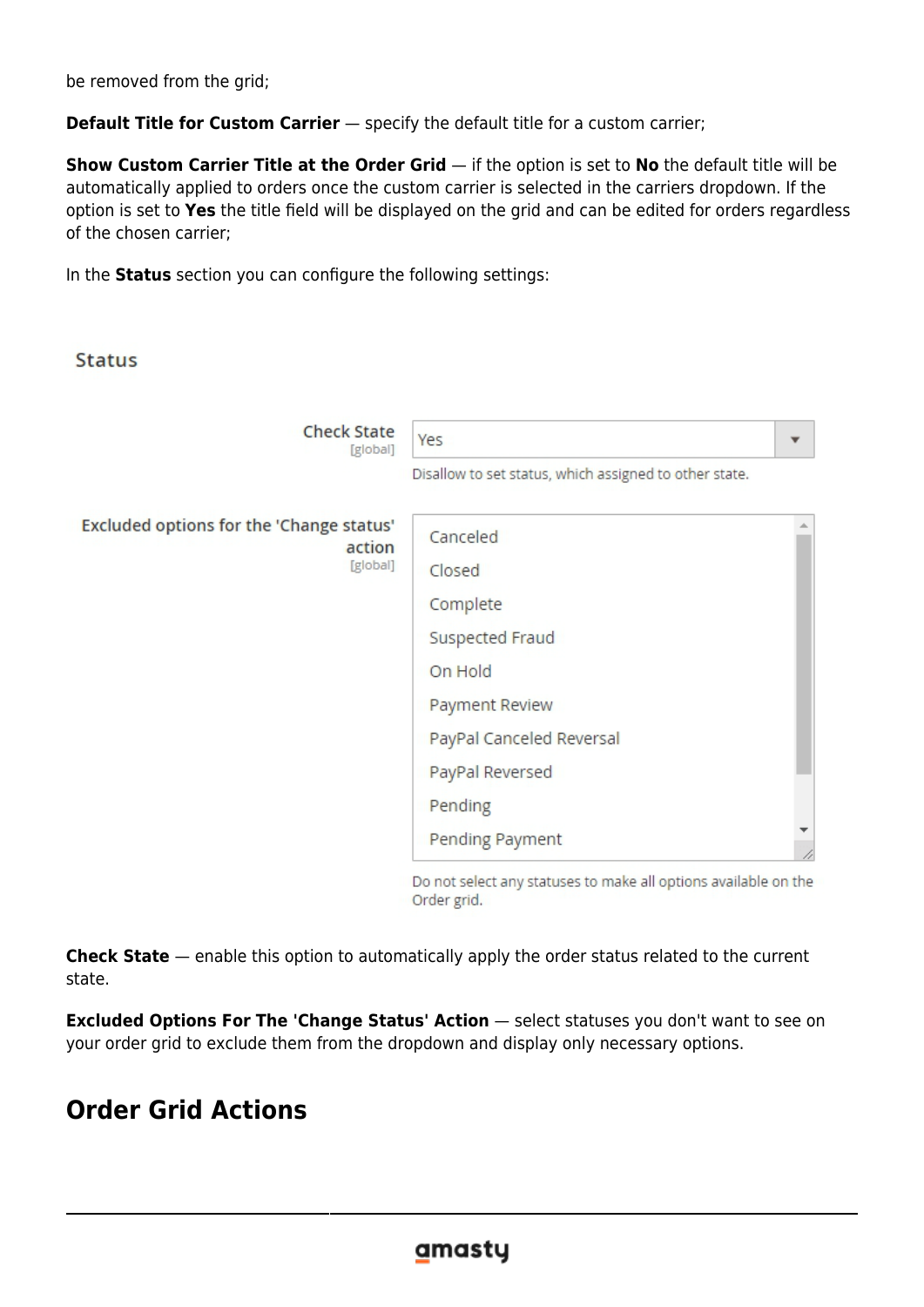To edit orders please go to **Sales → Orders**.

To apply mass actions tick all the necessary products and then choose the action from the **Actions** dropdown.

With the module, you can edit many values right on the grid. For example, you can change the carrier, edit the tracking codes and title for any order.



# **Importing Tracking Numbers**

To import tracking numbers for the orders please go to **System → Import Tracking Numbers**.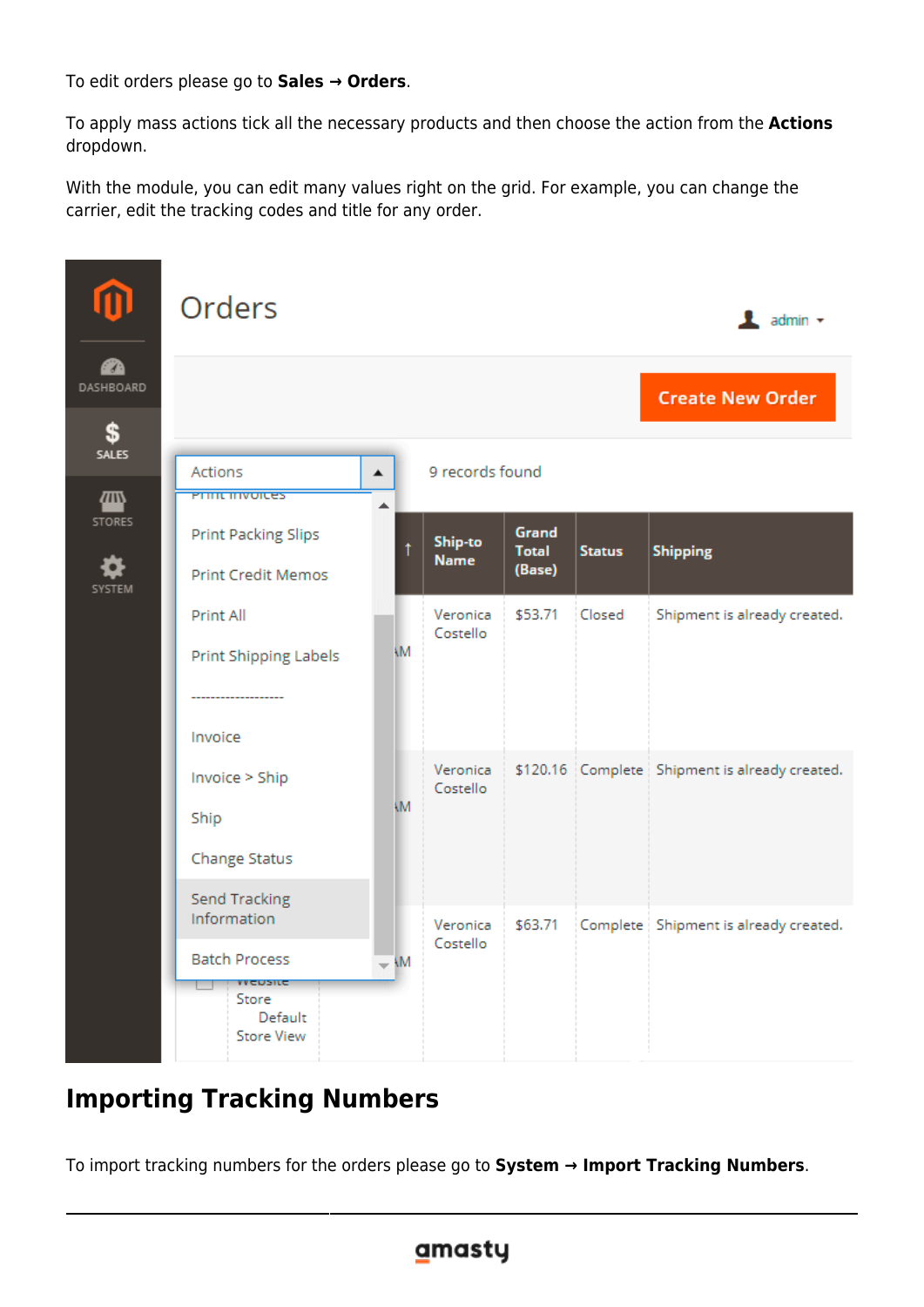Download the sample file to get to know the file structure and create your own table for the import.

Shipment IDs in the CSV file are the same as Shipment IDs in **Sales → Shipments**. Please make sure that the orders has the Shipped status before importing the tracking numbers.

| W                           | Import tracking numbers                               |                                                                         | $\mathbf 1$ admin $\mathbf v$ |
|-----------------------------|-------------------------------------------------------|-------------------------------------------------------------------------|-------------------------------|
| ⋒<br>DASHBOARD              |                                                       |                                                                         | <b>Check Data</b>             |
| \$<br>SALES<br>ŵ            | <b>Import Settings</b>                                |                                                                         |                               |
| <b>PRODUCTS</b><br>ł        | Download Sample File                                  |                                                                         |                               |
| <b>CUSTOMERS</b>            | <b>Import Behavior</b>                                |                                                                         |                               |
| H<br><b>MARKETING</b>       | Add/Update<br>Import Behavior *                       | $\mathbf{v}$                                                            |                               |
| $\boxdot$<br><b>CONTENT</b> | Stop on Error<br>٠                                    | $\boldsymbol{\mathrm{v}}$                                               |                               |
| ıl.<br><b>REPORTS</b>       | Allowed Errors Count *<br>10                          | Please specify number of errors to halt import process                  |                               |
| ▥<br><b>STORES</b>          |                                                       |                                                                         |                               |
| ٠<br><b>SYSTEM</b>          | Field separator $*$                                   |                                                                         |                               |
|                             | Multiple value separator *                            |                                                                         |                               |
|                             | File to Import                                        |                                                                         |                               |
|                             | Choose File No file chosen<br>Select File to Import * |                                                                         |                               |
|                             | Images File Directory                                 |                                                                         |                               |
|                             | var/export, var/import, var/export/some/dir           | For Type "Local Server" use relative path to Magento installation, e.g. |                               |

Set the **Import Behavior** option to **Add/Update**. Also, you can choose **Delete** to erase previously added data.

Specify the file with the tracking numbers and hit the **Check Data** button to start the import process.

Find out how to install the Mass Order Actions extension via [Composer](https://amasty.com/docs/doku.php?id=magento_2:composer_user_guide).

Rate the user guide  $\star \star \star \star \star$  from 1 votes [\(Details\)](#rateanker_8838746034c87ed7ca62.94238023)  $\circ \circ \circ \circ$  Rate 0 visitor votes \*\*\*\*\* 0 visitor votes \*\*\*\*\* 0 visitor votes \*\*\*\*\* 0 visitor votes \*\*\*\*\* 1 visitor votes